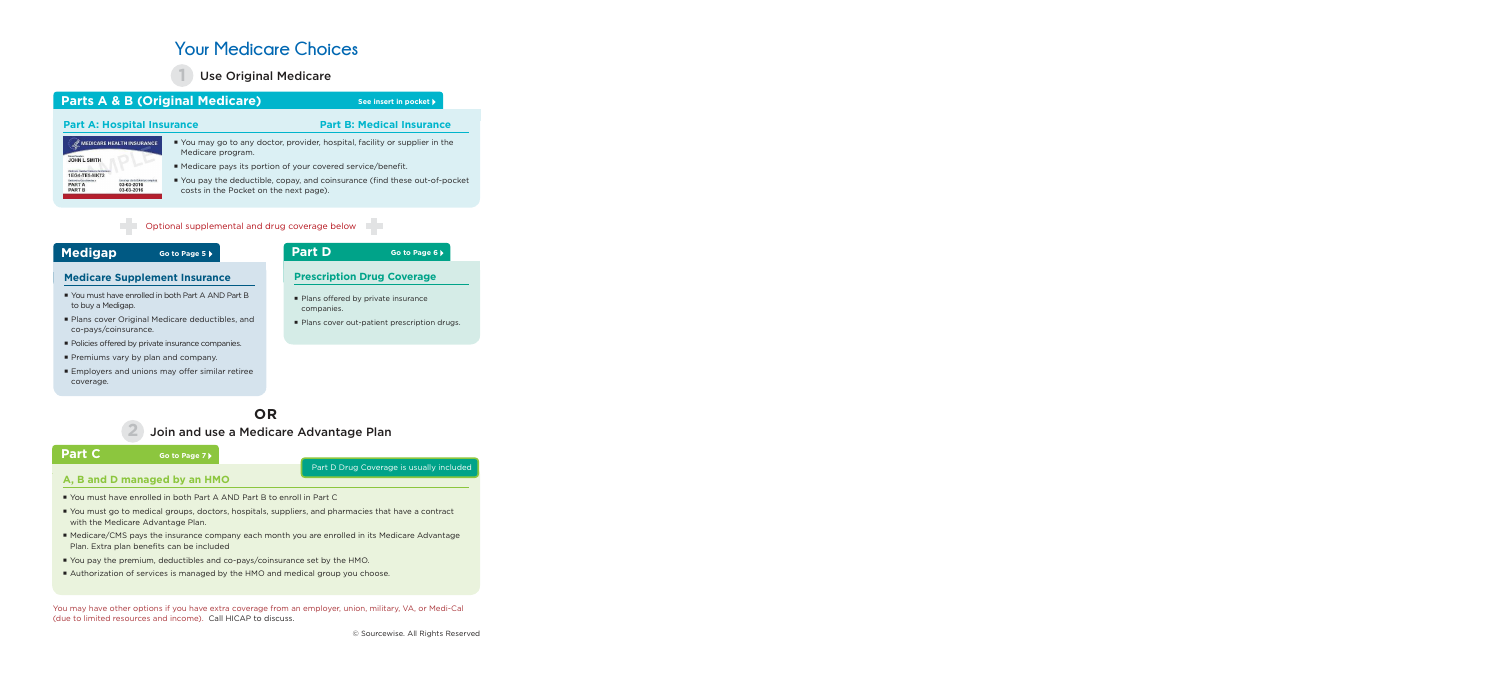# **Health Insurance Counseling & Advocacy Program**

Health Insurance Counseling & Advocacy Program (HICAP) is a service offered by Sourcewise that assists seniors, persons with disabilities, and caregivers with the information needed to make informed insurance decisions. We can assist with the different parts of Medicare and long-term care insurance. HICAP provides free, objective one-on-one counseling available in multiple languages.

HICAP volunteer counselors are located throughout Santa Clara County. Counseling appointments can be scheduled at local sites by calling HICAP at (408) 350-3200 or a site listed below.

Sourcewise provides education, expertise, and quality support services to help you and your loved ones age well at home. Our comprehensive network of services enables us to educate, facilitate, and deliver an array of services that are critical to the lives of seniors. HICAP services are provided by Sourcewise at no-cost; however, donations are appreciated.

#### HICAP Counseling Sites

Visit mysourcewise.com to view a map of HICAP Counseling sites.

**Almaden Community Center** (408) 268-1133

**Avenidas - Palo Alto** (650) 289-5400

**Barbara Lee Senior Center** (408) 586-3400

**Cambrian Center** (408) 559-0330

**Camden Community Center** (408) 559-8553

**\*Campbell Community Center** (408) 866-2146

**Centennial Recreation Senior Center, Morgan Hill** (408) 782-1284

**Corinthian House** (408) 374-4522

**Cupertino Senior Center** (408) 777-3150

**Cypress Community & Senior Center** (408) 244-1353

**Eastside Neighborhood Center** (408) 350-3200 (press option 2)

**Evergreen Community Center** (408) 270-2220

**Gardner South County Health Center, Gilroy** (408) 350-3200 (press option 2)

**Gilroy Senior Center** (408) 846-0414

**Health Library & Resource Center at El Camino Hospital MountainView** (650) 940-7210 Los Gatos (408) 350-3200 (press option 2)

**John XXIII Multiservice Center** (408) 282-8600

\***Los Altos Senior Center** (650) 947-2797

**Los Gatos Senior Center** (408) 354-1514

**Mayfair Community Center**  (408) 794-1060

**Mountain View Public Library** (408) 350-3200 (press option 2)

\***Mountain View Senior Center** (650) 903-6330

**Palo Alto Medical Foundation** Los Gatos (650) 934-7380 Mountain View (650) 934-7380 Palo Alto (650) 614-3200 Sunnyvale (408) 730-2810

**Saint James Health Center**  (408) 350-3200 (press option 2) **San Jose Public Library Berryessa Branch** (408) 350-3200 (press option 2)

**Santa Clara Senior Center** (408) 615-3170

**Saratoga Senior Center** (408) 868-1257

**Seven Trees Community Center** (408) 794-1690

**Sourcewise**  \*San Jose (408) 350-3200 (press option 2) South County Office, Morgan Hill (408) 762-7362

**Southside Community Center** (408) 629-3435

**Stanford Health Library** (408) 350-3200 (press option 2)

**Sunnyvale Senior Center** (408) 730-7360

**The Villages** (408) 350-3200 (press option 2)

**Willow Glen Community & Senior Center** (408) 448-6400

**\*Yu-Ai Kai** (408) 294-2505

**\*** Long-term care counseling provided by appointment at these sites